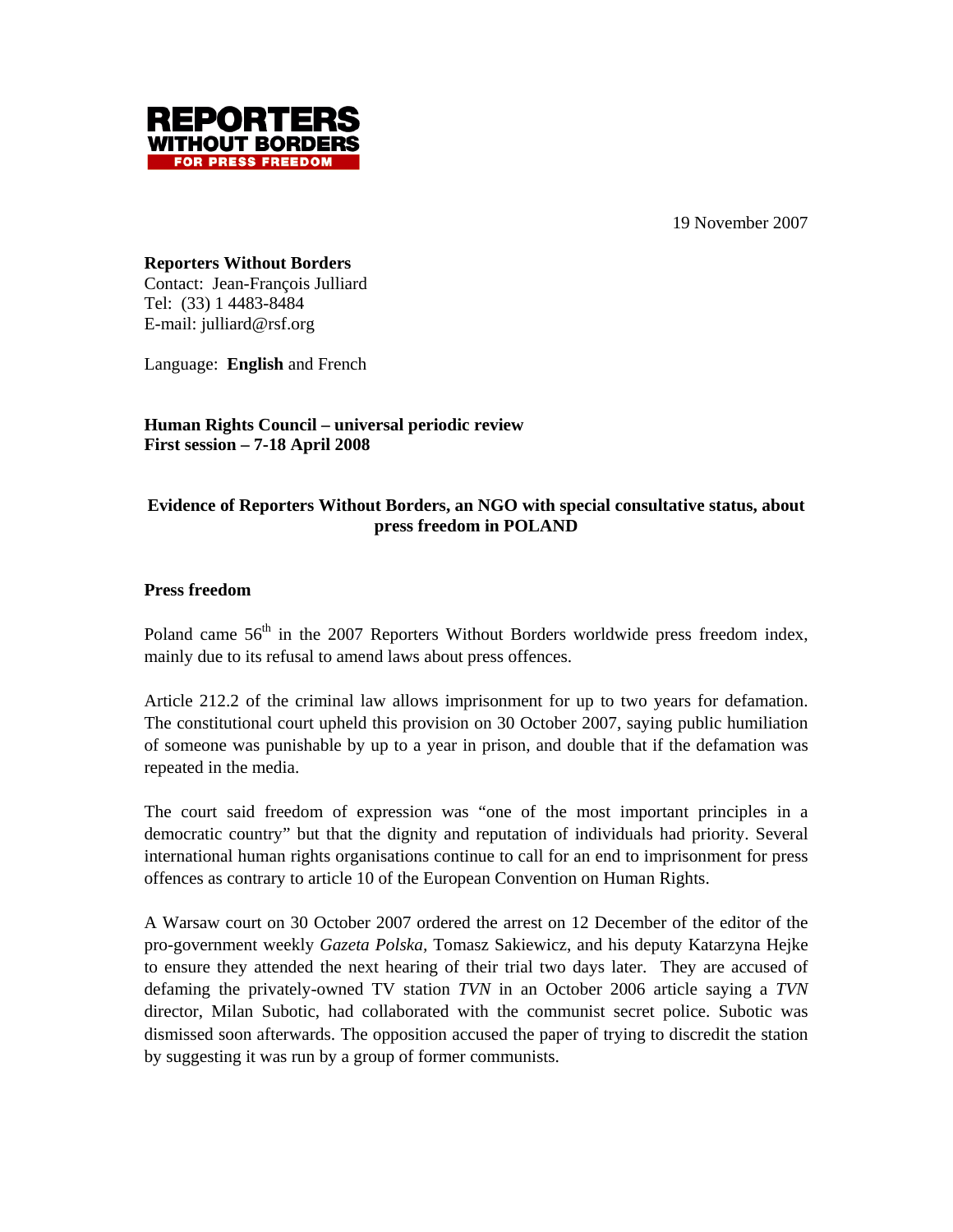A court in the eastern city of Lublin gave journalist Jacek Brzuszkiewicz a suspended sixmonth prison sentence for defamation on 12 July 2007 and fined him 5,000 zlotys  $(\text{ } \in \text{ } 1,300)$ . He told Reporters Without Borders that "the legal system in Poland is against press freedom. Article 212.2 of the criminal law allows imprisonment of journalists. I hope my case will help change the situation."

The OSCE Representative on Freedom of the Media, Miklos Haraszti, asked the government on 6 August 2007 to abolish articles of the criminal law that hindered press freedom. Zbigniew Holda, of the Helsinki Foundation, said parliament had gone "too far towards criminalisation," especially where political debate was concerned."

### **Phones of anti-government journalists tapped**

Former interior and administration minister Janusz Kaczmarek told a parliamentary commission on 22 August 2007 that justice minister Zbigniew Ziobro and the then-prime minister, Jaroslaw Kaczynski, had tapped the phones of many journalists critical of the government to compromise them or have power over them. Kaczmarek was arrested at the apartment of freelance journalist Sylwester Latkowski on 30 August. He said he was ready to testify before a special parliamentary commission.

## **Intolerance of criticism**

President Lech Kaczynski and his twin brother the ex-prime minister have tolerated little criticism. The Warsaw public prosecutor began legal action in July 2006 against reporter Peter Kohler, of the German daily *Tageszeitung,* for an article he wrote making fun of the pair headed "Poland's new yokels." The government was furious, likened the paper to the pro-Hitler press and demanded that the German government condemn the article. The Polish foreign ministry said on 4 July it would not longer answer any questions from the paper's Polish correspondent, Gabrielle Lesser, who also received threatening e-mails.

Legal action was begun in the southwestern city of Wroclaw on 5 June 2007 against the Spanish daily *El País* for "insulting the Polish people" in an article on 17 March the same year by former Spanish MP Pilar Rahola headed "Poland sends a shiver down your spine."

**The Constitutional Court** struck down on 11 May 2007 some of the controversial "decommunisation law" designed to vet the backgrounds of some 700,000 Poles. Articles involving journalists, school heads and university rectors were ruled illegal.

Under the law, in force since the previous 15 March, journalists were obliged to swear they had never collaborated with the communist-era secret police, on pain of losing their jobs and being banned from writing for 10 years.